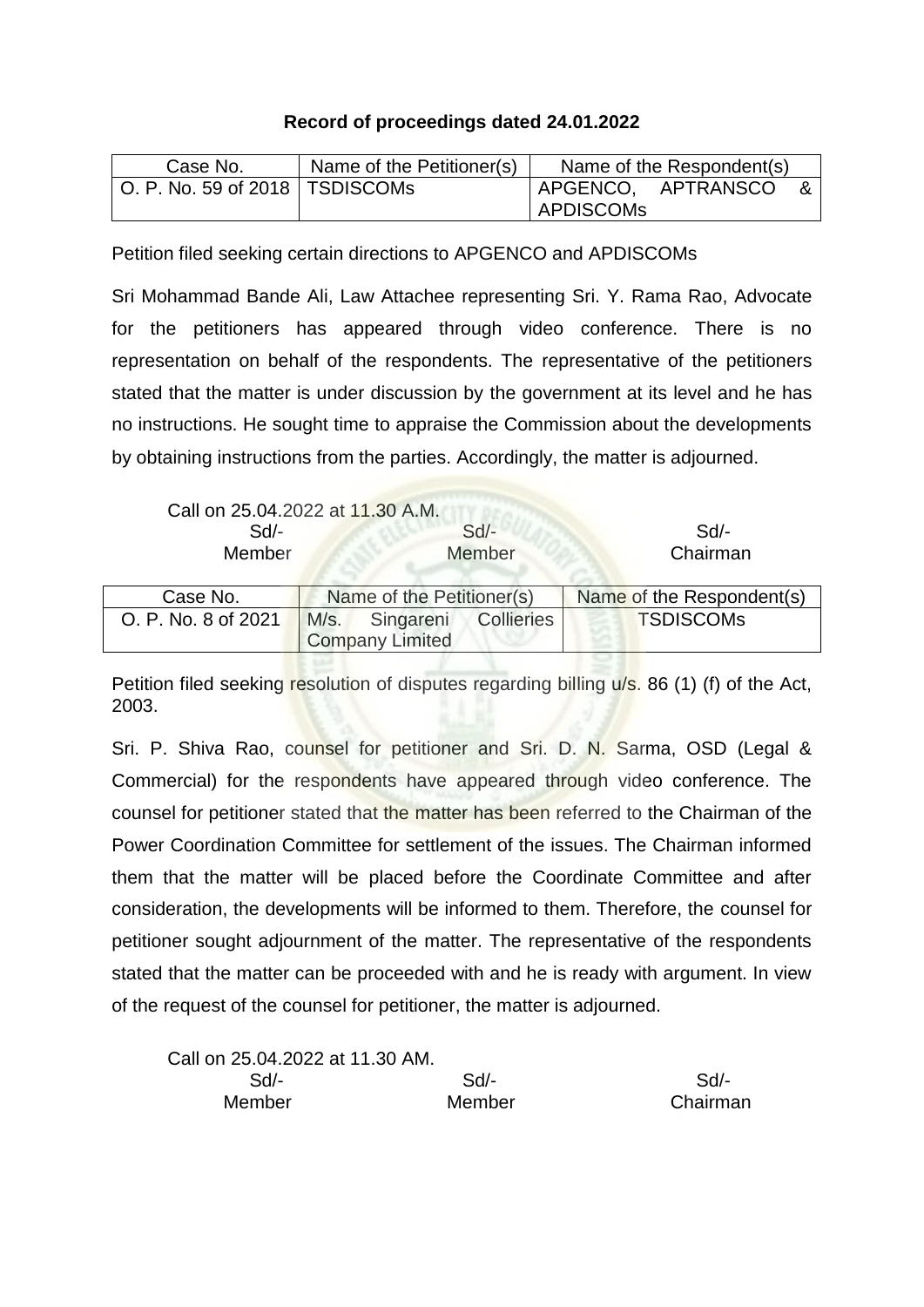| Case No.                                                     |              |  | Name of the Petitioner(s) $\parallel$ Name of the Respondent(s) |
|--------------------------------------------------------------|--------------|--|-----------------------------------------------------------------|
| O. P. No. 25 of 2021   M/s. Singareni Collieries   TSDISCOMs |              |  |                                                                 |
|                                                              | Company Ltd. |  |                                                                 |

Petition filed seeking adjudication on the secondary billing disputes for FY 2016-19 for 2 X 600 MW Jaipur project.

Sri. P. Shiva Rao, counsel for petitioner and Sri. D. N. Sarma, OSD (Legal & Commercial) for the respondents have appeared through video conference. The counsel for petitioner stated that the matter has been referred to the Chairman of the Power Coordination Committee for settlement of the issues. The Chairman informed them that the matter will be placed before the Coordinate Committee and after consideration, the developments will be informed to them. Therefore, the counsel for petitioner sought adjournment of the matter. The representative of the respondents stated that the matter can be proceeded with and he is ready with argument. In view of the request of the counsel for petitioner, the matter is adjourned.

Call on 25.04.2022 at 11.30 AM.

Sd/- Sd/- Sd/- Sd/- Sd/- Sd/- Sd/-Member Member Chairman

| Case No.                                       | Name of the Petitioner(s)   Name of the Respondent(s) |
|------------------------------------------------|-------------------------------------------------------|
| R. P. (SR) No. 66 of 2021   TSSLDC (TSTRANSCO) | -None-                                                |
|                                                |                                                       |
| I. A. (SR) No. 85 of 2021                      |                                                       |
|                                                |                                                       |
| O. P. No. 14 of 2021                           |                                                       |

Review petition filed seeking review of the order dated 02.09.2021 passed in O. P. No. 14 of 2021 and I. A. No. 5 of 2021 in respect of annual performance review for FY 2019-20 of SLDC activity.

Application filed seeking to condone the delay in filing the review petition.

Sri. Vivekananda, CE (RAC & Comml.) for review petitioner has appeared through video conference. The representative of the review petitioner stated that the Joint Managing Director of the petitioner company is not well and is unable to attend the hearing. He sought adjournment of two weeks in the matter. Commission notices